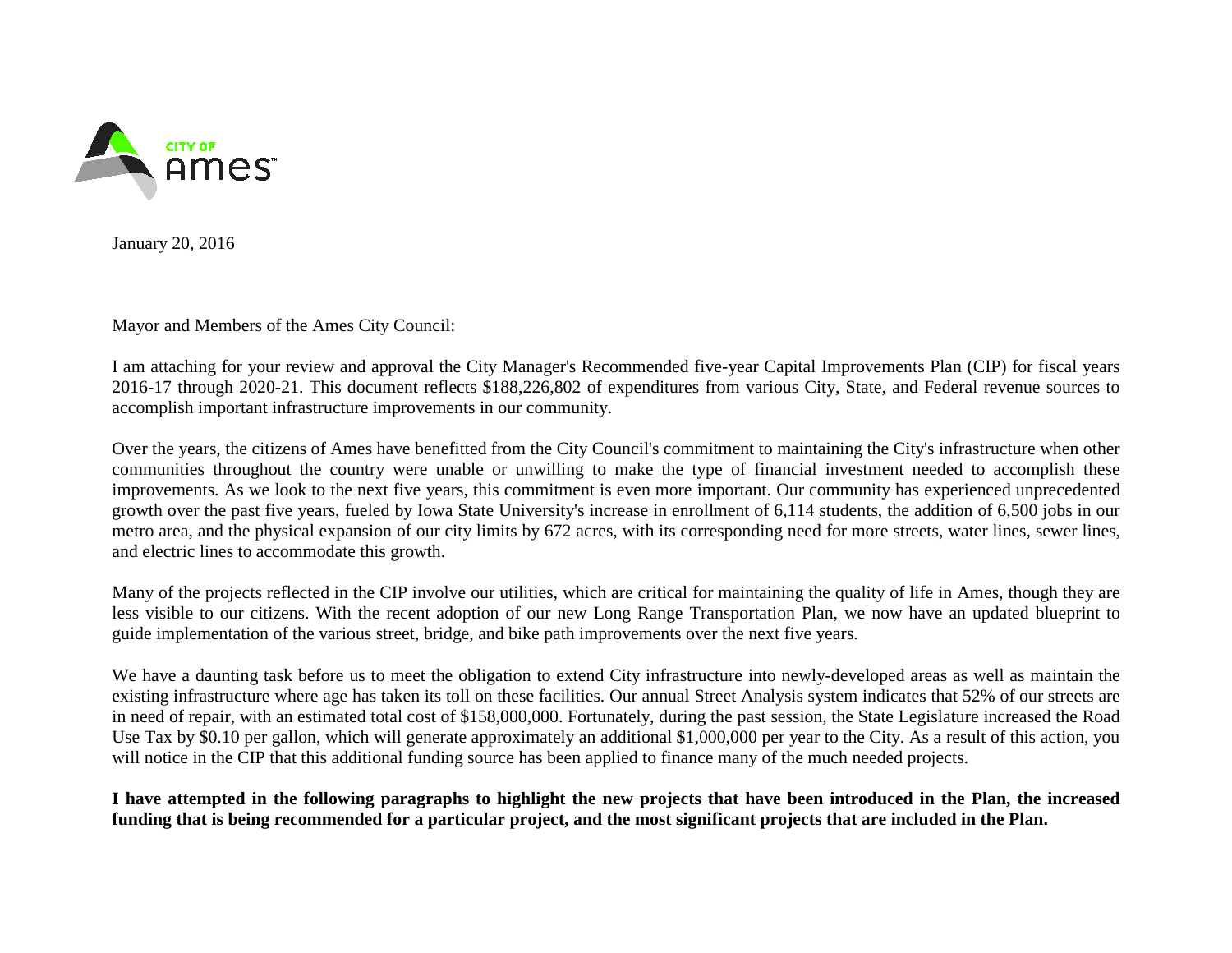# **PUBLIC SAFETY - \$7,044,222**

 Over the next five years, \$251,722 has been earmarked in the CIP for improvements to roofs, driveways, and restrooms at **Fire Stations #1 and #2** (pages 9, 10, and 11).

This Plan also includes a \$750,000 commitment by the City to install **Accessibility Enhancements** (page 18) throughout the community in the form of ADA ramp improvements along with upgrades at traffic signals and other publicly-owned parking facilities.

 street, the CIP reflects a significant increase in funding to \$648,500 for **Multi-Modal Roadway Improvements** (page 22) over the With the approval of the new Long Range Transportation Plan and its greater emphasis on integrating bicyclists and motorists onnext five years.

 **Engineering Studies** project (page 21) identifies funding in FY 2016/17 to create a Complete Streets Master Plan that will guide the Included in the Long Range Transportation Plan is a commitment to the Complete Streets concept. Therefore, the **Traffic**  design of our streets/paths in the future.

 In an effort to reduce accidents and facilitate traffic movement through one of our busiest corridors, the **US Highway 69 Improvements** project (page 17) identifies a plan to install a median along South Duff from S. 5th to the Squaw Creek bridge and a new signalized intersection at the south end of the Walmart Center. In addition, this project includes an outer-road on the east side of South Duff to provide access to the businesses impacted by the new median. The intersection at South Duff and U.S. Highway 30 will also receive attention under this Plan with the installation of a new traffic signal at the eastbound off ramp.

 The **Intelligent Transportation** projects (page 19) that are being introduced in this CIP will result in the installation of traffic adaptive signal systems along Duff Avenue and Lincoln Way. These new systems will allow for real-time optimization of traffic and pedestrian flow at signalized intersections.

## **UTILITIES - \$105,041,950**

#### **ELECTRIC UTILITY - \$28,275,000**

 With the completion in FY 2015/16 of the conversion of our Power Plant from a coal-fired to a gas-fired operation, thereby reducing (page 44), **install a fire protection system** (page 42), **repair boiler tubes** (page 40), and **replace relays and controls** (page 38). our carbon footprint by 40%, a number of projects remain to be accomplished to maintain our generating units. These projects will require an approximately \$11,000,000 investment to **overhaul Unit #7 and Unit #8 (**pages 41 and 45), **reconstruct the precipitator**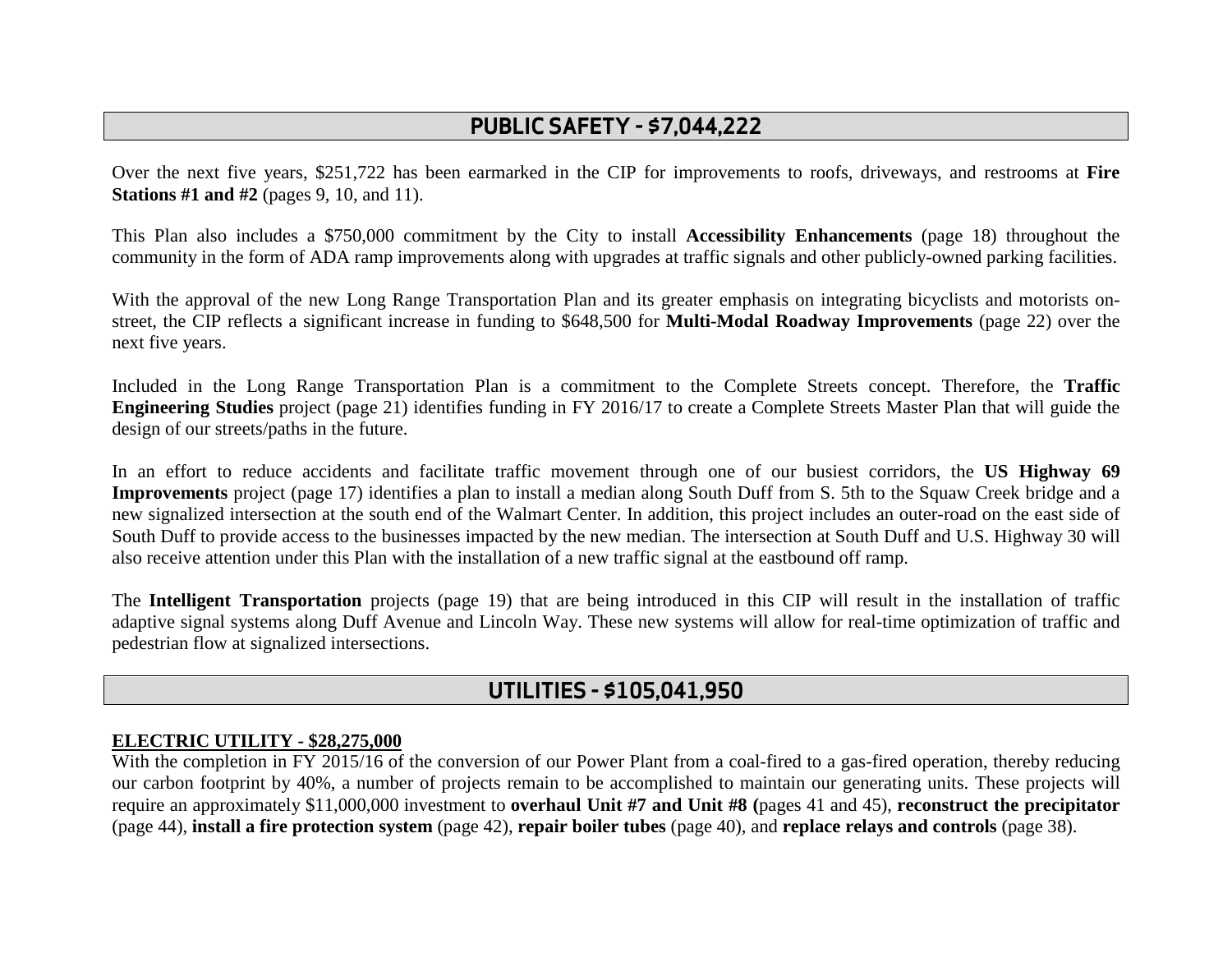system (\$3,300,000) and to our transmission system (\$5,825,000) over the next five years. In addition to placing an emphasis on the Power Plant, a major focus in the CIP is directed towards improvements to our distribution

 The City Council's sustainability goal is reinforced in this CIP. First, the **Demand Side Management** project (page 29) sets aside \$5,000,000 for our electric customers who initiate energy conservation or efficiency measures that reduce the system's peak load demand. This program has yielded sufficient success that the need to develop **New Electric Generation Capacity** (page 39) has been delayed in the CIP. Second, **Retrofitting LED Street Lights** (page 34) is being introduced in the CIP with the expectation that 7,500 roadway and security lights will be replaced by LED fixtures over the next five years, thus reducing our maintenance costs, lowering energy usage, and decreasing glare.

#### **WATER UTILITY - \$35,725,300**

The City's largest single CIP facility project ever is highlighted in the **New Water Treatment Plant** (page 47). This \$71,241,000, 15 million gallon per day plant is projected to satisfy the water needs of our community for the next 20 years. Because the City has committed to design this facility to LEED standards, we have received a \$6,600,000 grant for these sustainability efforts.

Along with the new capabilities to meet our treatment needs in the new plant, we have identified sites for new wells to provide much needed water capacity. The **Water Supply Expansion** project (page 48) calls for the construction of three new wells north of 13<sup>th</sup> Street and west of Stagecoach Road. Each well will have a capacity of 1.5 million gallons per day.

In an effort to improve efficiency and improve customer service, the **Advanced Metering Infrastructure** project (page 49) calls for the conversion to an automated meter reading system over the next eight years.

The distribution lines receive an emphasis in this CIP with the **Water System Improvements** program (page 66). Due to the increasing number of rusty water complaints received this past year, the investment into this initiative has been increased by \$200,000 per year for a total of \$6,500,000.

 Two new initiatives have been added to this five year plan. First, the **Ada Hayden Water Quality Study** (page 51) will assure that the lake is periodically checked to determine if the development practices in the watershed required by the City have been effective in preserving the quality of the lake. Second, a **Lime Lagoon Expansion** project (page 54) will result in the reconfiguration of the largest lime cell, making the operation and clean-out of the cell easier.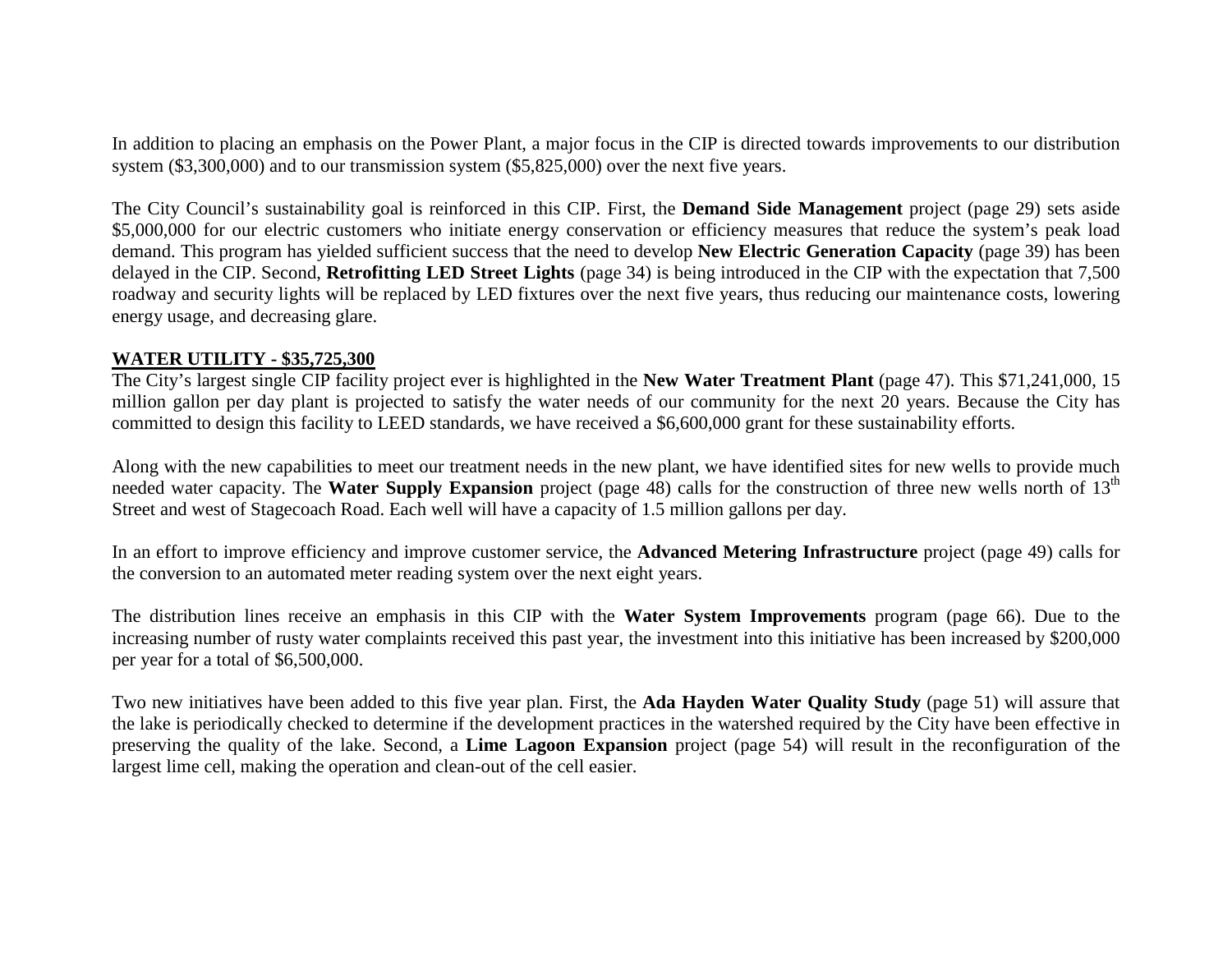#### **SANITARY SEWER UTILITY - \$30,827,000**

In 2012, we completed a comprehensive evaluation of the structural condition of the buildings and other structures at the treatment plant. Based on the results of this study, numerous projects were added to the CIP. These improvements included: **Residuals Handling** (page 56), **Digester Improvements** (page 57), **Clarifier Maintenance** (page 58), **Co-generation System Maintenance**  (page 60), **Electrical Maintenance** (page 61), and **Structural Rehabilitation** (page 62).

 In order to meet the projected peak weather flows, the following three strategies will be pursued: 1) operational modifications at the treatment plant, 2) removal of 25% of the infiltration through the rehabilitation of our sanitary sewer lines, and 3) an expansion to the equalization basin capacity. Therefore, the **Flow Equalization Expansion** project (page 64) will add an additional 6 million gallons to the basin, increasing the treatment plant's storage capacity to 10.4 million gallons. In addition, the **Sanitary Sewer Rehabilitation**  program (page 69) earmarks \$19,120,000 over the next five years to fix deteriorated sewer lines and manholes to decrease infiltration into the system.

In preparation for the Iowa Department of Natural Resources program to require **Nutrient Reduction** (page 63) at our plant for an estimated cost of \$35,000,000, this CIP signals the initiation of a preliminary engineering report to advise how to most effectively satisfy this new state mandate.

#### **STORM SEWER UTILITY - \$8,313,400**

 Following the 2010 flood, the City Council established a goal to mitigate the impact of future river flooding. A comprehensive flood  flooding. Therefore, the **Flood Mitigation – River Flooding** project (page 72) commits \$1,500,000 towards channel restoration work mitigation study indicated that channel improvements along Squaw Creek would be the most cost-effective method of mitigating within 2,000 feet either side of the South Duff Bridge which is projected to reduce flooding on South Duff Avenue by approximately two feet.

 caused by non-functioning storm sewers, the \$1,250,000 **Storm Water Improvement Program** (page 73) will replace deteriorated During major rainfall events, the community has experienced over-land flooding in neighborhoods. To help reduce street flooding pipes and intakes that will help convey water to peak rain events.

 associated storm water runoff, the **Storm Water Erosion Control Program** (page 74), **Low Point Drainage Improvements** (page As the City grows, more impervious areas are installed with the corresponding developments. In order to help mitigate the impact of 75), **Storm Water Facility Rehabilitation Program** (page 76), and **Storm Water Quality Improvements** (page 77) are included in the CIP totaling \$4,843,400.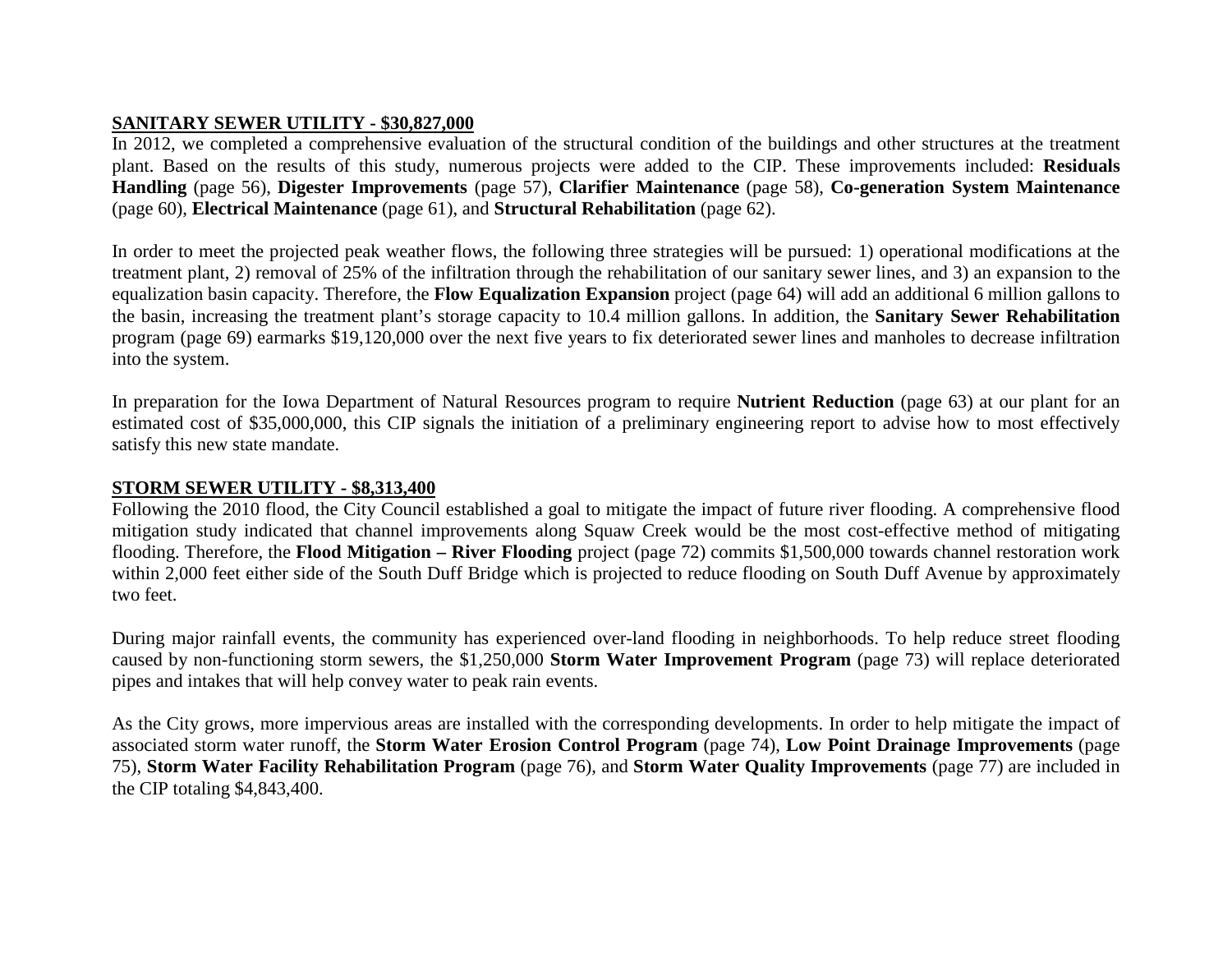#### **RESOURCE RECOVERY - \$1,901,250**

 Because of our innovative Resource Recovery system, we are one of the most effective communities in reducing the amount of transported to the landfill. garbage that must be placed in a landfill. Since every ton of material that is rejected from our process and sent to the landfill costs us \$61.50, we are constantly exploring ways to become even more effective in our waste processing techniques. The new **Material Handling System** (page 80) will accomplish this goal by improving 1) the air quality in the process area, 2) the Refuse Derived Fuel quality, and 3) the bag house performance resulting in maximum material processing and a reduction in the amount of waste

Various other improvements to this utility are included in the **Resource Recovery System Improvements** program (page 81) where \$1,676,250 is earmarked for various preventive maintenance projects to replace rollers, belts, chains, conveyors, pumps, and operations software.

### **TRANSPORTATION - \$70,583,130**

In keeping with the priorities identified by our Citizen Satisfaction Survey, a great deal of emphasis is being placed on improving our transportation system in this planning document.

Perhaps the most requested street project is the Grand Avenue Extension (page 87) from S. 3<sup>rd</sup>/4<sup>th</sup> to S. 16<sup>th</sup> Street. Work on this design and land acquisition is planned for FY 2016/17 with construction of the roadway and bridge to be accomplished in FY 2017/18 and FY 2018/19. In order to advance this project in the CIP, other projects listed in the previous CIP were delayed in this document. \$20,623,000 project is already underway focusing on the federally mandated environmental analysis of the proposed route. Project

 **Improvements** (page 90), **Arterial Street Pavement Improvements** (page 91), **Downtown Street Pavement Improvements** (page **Pavement Improvements** (page 96), and **Cherry Avenue Extension** (page 97). In addition, the financial commitment to **Pavement**  Approximately \$35,000,000 are planned for **Asphalt Street Pavement Improvements** (page 88), **Concrete Pavement**  92), **Seal Coat Street Pavement Improvements** (page 93), **CyRide Route Pavement Improvements** (page 95), **Collector Street Restoration** (page 102) has been increased from \$375,000 to \$1,250,000 over the life of the CIP for various maintenance techniques to preserve our City streets.

 Our off-street path system receives emphasis in the CIP with \$2,654,800 identified for the **Shared Use Path System Expansion** (page 89) and \$625,000 for **Shared Use Path Maintenance** (page 104).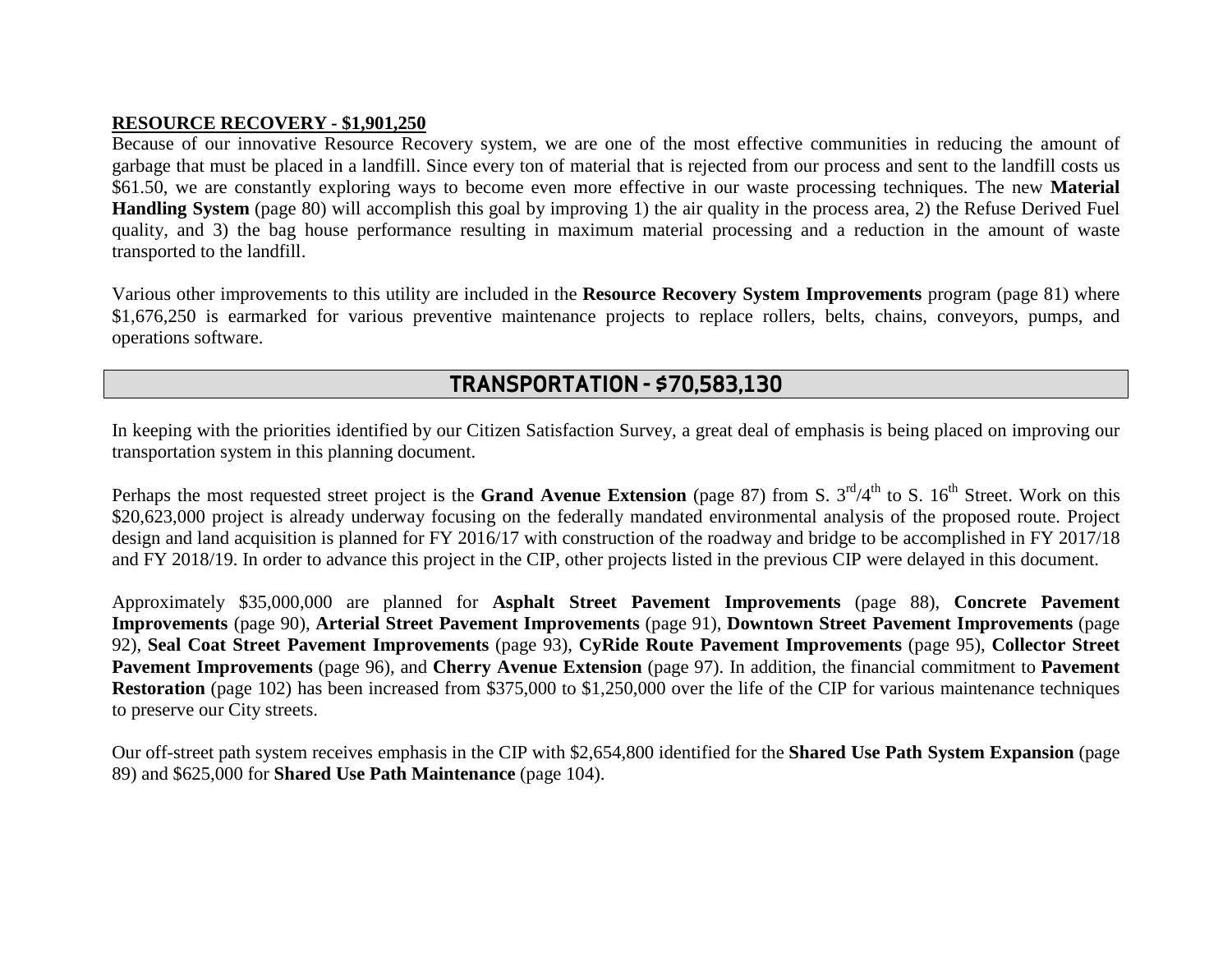In keeping with the City Council's desire to improve the appearance of City infrastructure, the **Right-of-Way Appearance Enhancements** (page 103) and the **Right-of-Way Restoration** (page 94) programs include \$1,845,000 to be used on retaining walls, entryways, medians, and right-of-way enhancements.

Avenue bridge over the Union Pacific Railroad. This work is provided for in the **Bridge Rehabilitation** program (page 100). The latest bridge inspection report has identified the need to repair the concrete end rails and approach pavement on the Dayton

 program (page 106) includes the purchase of 25 used buses, along with 13 new buses, over the next five years. With the original bus storage building now 32 years old, \$2,365,000 is being earmarked to replace the roof, HVAC system, bus hoists, bus wash, and In response to our unprecedented growth in ridership and a decrease in federal funding for capital, the CyRide Vehicle Replacement fueling system in the **CyRide Building Expansion & Modernization** program (page 107). In response to one of the most frequently requested service, the **Bus Stop Improvements** program (page 109) will make it possible to install two to three new shelters each year.

## **COMMUNITY BETTERMENT - \$5,557,500**

 Our park system continues to be one of the top contributors to the quality of life in our community. Therefore, the CIP devotes a wading pool at Brookside Park and replacing it with a new spray pool pad out of the flood plain. In addition, irrigation systems will be installed in the two open sports fields at Inis Grove and River Valley Parks to allow these areas to better accommodate the significant amount of funds to improve these facilities. The **Park System Improvements** program (page 116) signals removing the concentrated use by our recreation programs.

 In order to assure that we maintain the fun factor at the **Furman Aquatic Center** (page 120), plans for a new, yet to be determined major feature are included in FY 2017/18. This new attraction could include a speed slide, climbing wall, or swirl slide.

The old house that was moved in to serve as the clubhouse at our municipal golf course has exceeded its projected life span. Therefore, the CIP earmarks \$300,000 in the **Homewood Golf Course** (page 121) to construct a new structure to serve as not only the clubhouse, but also a multi-purpose facility for the winter months.

In an effort to further expand our recreational trail system, a new east/west link is envisioned with the construction of the **Moore Memorial Park Pedestrian Bridge** (page 125) that will connect this park to Ontario Street.